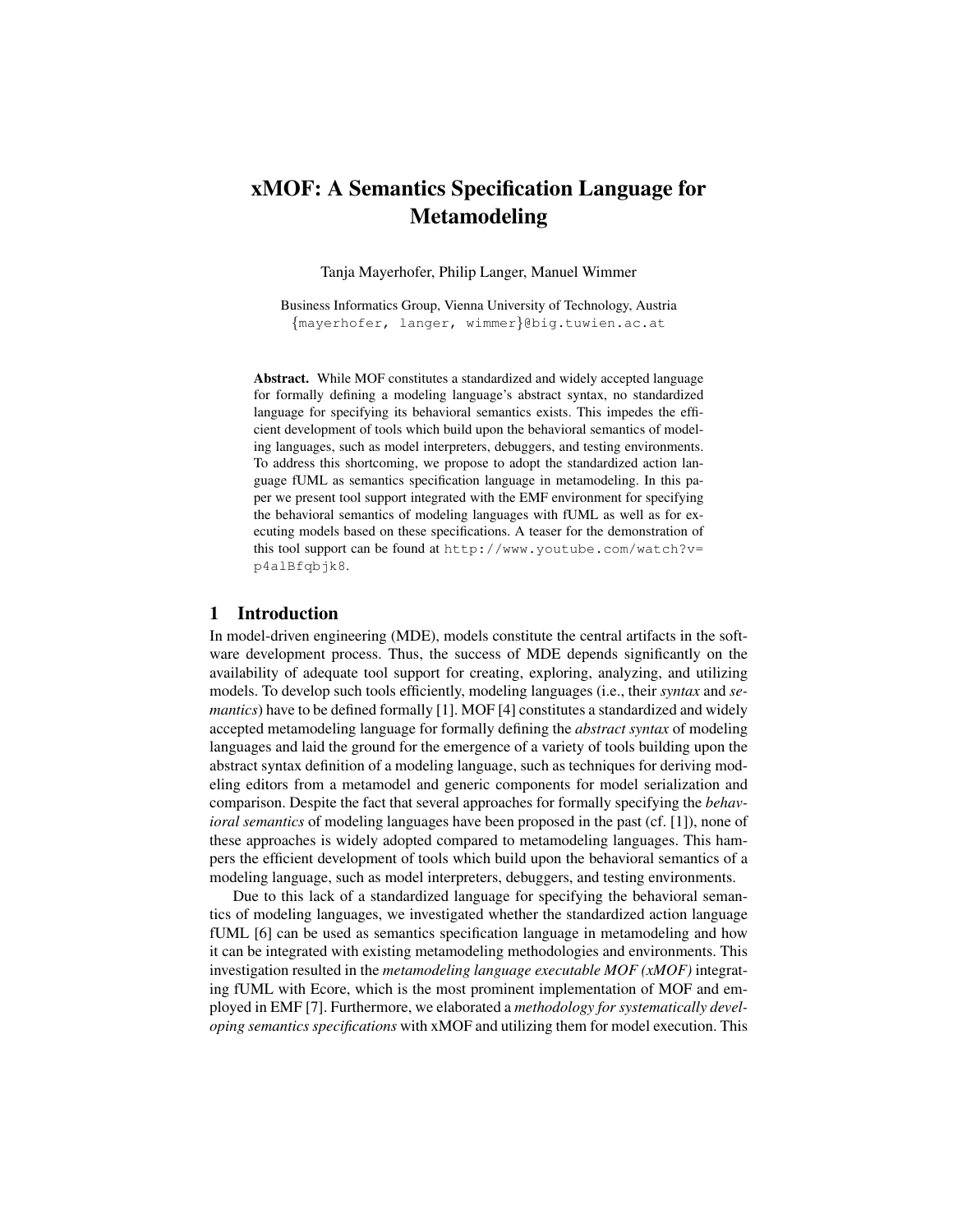methodology integrates seamlessly with existing metamodeling methodologies and environments which enabled us to implement conforming tool support for  $EMF<sup>1</sup>$ .

In Section 2 we give an overview of our metamodeling language xMOF. In Section 3 we present our methodology for developing semantics specifications and executing models based on xMOF and its tool support in EMF. In Section 4 we give an overview of the tool demonstration. Finally, in Section 5 we conclude this paper.

## 2 Semantics Specification Language xMOF

fUML [6] is a subset of UML [5] comprising modeling concepts for defining UML classes, as well as activities defining the classes' behavior. Furthermore, fUML defines the execution semantics of this UML subset in terms of a virtual machine (VM) capable of executing compliant models. Because UML classes and MOF metaclasses differ only in their intended usage (modeling of systems vs. modeling of languages), we argue that fUML might be well suited for also defining the behavior of metaclasses. Furthermore, as fUML is an object-oriented and imperative action language and well known in the MDE community as it is a subset of UML, which is widely adopted in MDE, it might be intuitive to use for specifying the behavioral semantics of modeling languages. As both MOF and fUML are standardized by OMG, fUML may be considered as promising candidate for becoming a standardized action language in metamodeling.

For integrating fUML with existing metamodeling languages in order to enable the specification of the behavioral semantics of modeling languages we identified two strategies [3]: a transformation-based and an integration-based strategy. Because of the better integration with existing metamodeling environments we decided to apply the integration-based strategy. In this strategy, a metamodeling language is extended with the behavioral part of fUML comprising modeling concepts for defining activities and actions so that the behavior of metaclass operations defined in the metamodel of a modeling language can be specified in terms of fUML activities. By applying this strategy for integrating fUML with Ecore, which is the most prominent implementation of MOF, we obtained a new metamodeling language which we called *executable MOF (xMOF)*.

The metamodel of xMOF is depicted in Figure 1. For integrating Ecore with the behavioral part of fUML we introduced the metaclasses BehavioredEClassifier, Behaviored-EClass, MainEClass, and BehavioredEOperation. The metaclass BehavioredEClassifier is a subclass of EClassifier and can own Behaviors in terms of Activities. Behaviored-EClass is a concrete subclass of BehavioredEClassifier and EClass and can therefore own Activities. The class MainEClass is introduced to distinguish one BehavioredEClass in a semantics specification as the main class controlling the execution of a model conforming to the modeling language. We also introduced a subclass of EOperation called BehavioredEOperation whose behavior can be defined by an Activity.

#### 3 Methodology for Developing xMOF Semantics Specifications

With xMOF it is possible to define the abstract syntax and the behavioral semantics of modeling languages. To foster the systematic and efficient development of behavioral semantics specifications using xMOF, as well as the utilization of these specifications

<sup>&</sup>lt;sup>1</sup> The metamodel of xMOF, the source code of our tool support, as well as demos and case studies can be found at our project website http://www.modelexecution.org.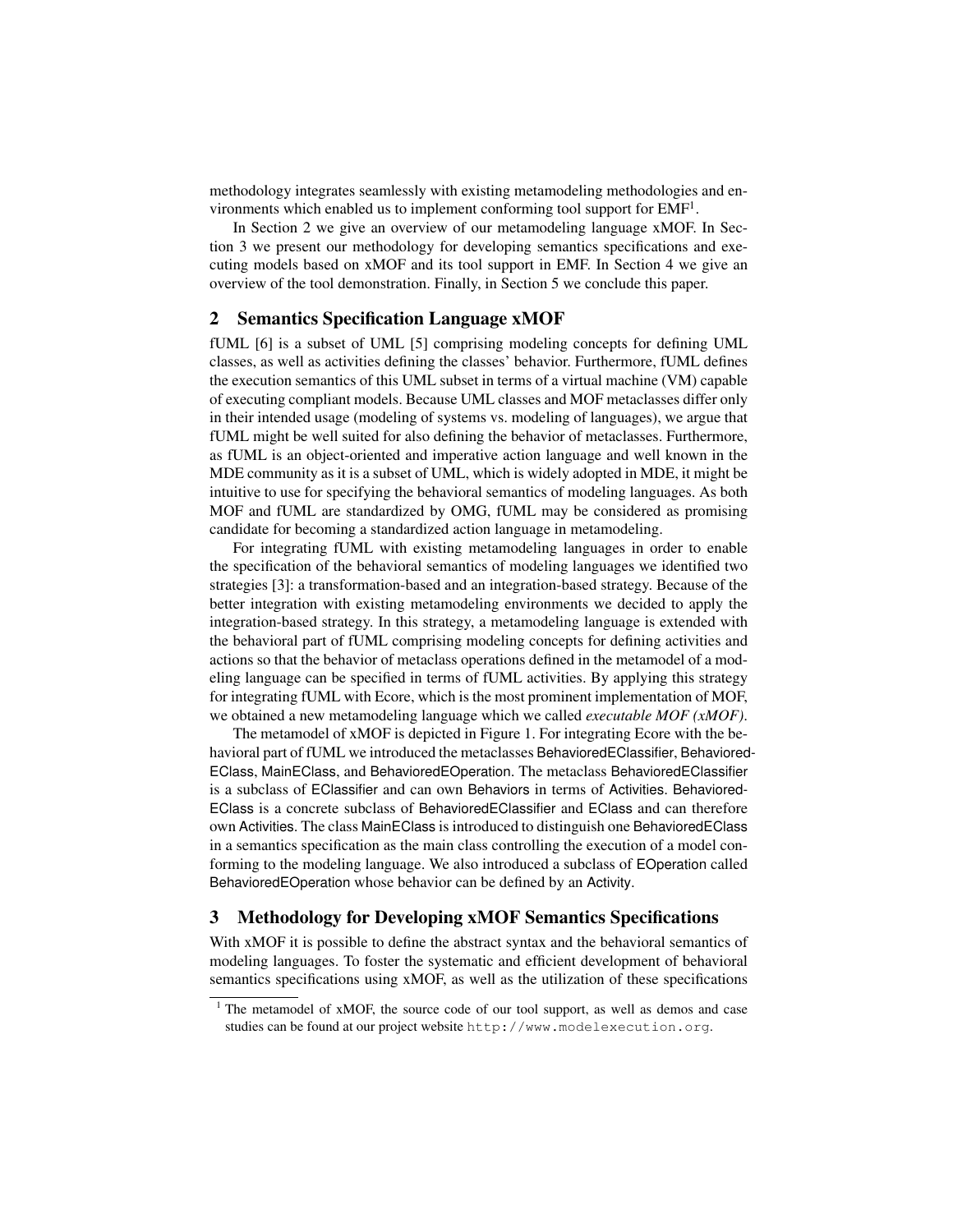

Fig. 1: Metamodel of xMOF (excerpt)

for executing models, we elaborated a dedicated methodology which is accompanied by EMF-based tool support. An overview of our methodology is depicted in Figure 2.

In the semantics specification, the behavioral semantics of a modeling language is developed starting from its *Ecore-based metamodel*. The behavioral semantics is defined in an own artifact called *xMOF-based configuration* which is automatically initialized. In this initialization one subclass (BehavioredEClass) of each metaclass defined in the metamodel is generated. They are called *configuration classes* and can be extended with additional attributes, references, operations, and activities for specifying the behavioral semantics of the metaclasses. Also additional configuration classes can be defined. Furthermore, one BehavioredEClass called Initialization is generated which can be used to define supplementary data that is necessary as additional input for executing models based on this semantics specification. This class can be extended with attributes, references, and additional contained classes called *initialization classes*.

In the model execution preparation, preparatory tasks for executing a model according to the xMOF-based behavioral semantics specification of the used modeling language are carried out. In EMF, models consist of instances of the metaclasses defined in the Ecore-based metamodel of the used modeling language. As the semantics of these metaclasses is defined by the operations introduced in the configuration classes, the model to be executed has to be represented in terms of instances of the respective configuration classes. This representation is called *xMOF-based model* and is generated automatically. The supplementary data needed as input for executing a model defined by the initialization classes has to be instantiated manually by the modeler.

The xMOF-based model can be executed by leveraging the fUML VM (model execution). Therefore, it is automatically converted into an *fUML-based model* conforming to the format required by the fUML VM. During the execution the fUML VM interprets the activities specifying the behavioral semantics of the modeling language and manipulates the fUML-based model accordingly. The result of the execution consists of the manipulated fUML-based model (*fUML extensional values*) representing the runtime state of the executed model after the execution finished. For enabling its visualization *model annotations* are generated for the executed model. For this we make use of EMF Profiles [2] which is an mechanism for annotating EMF-based models.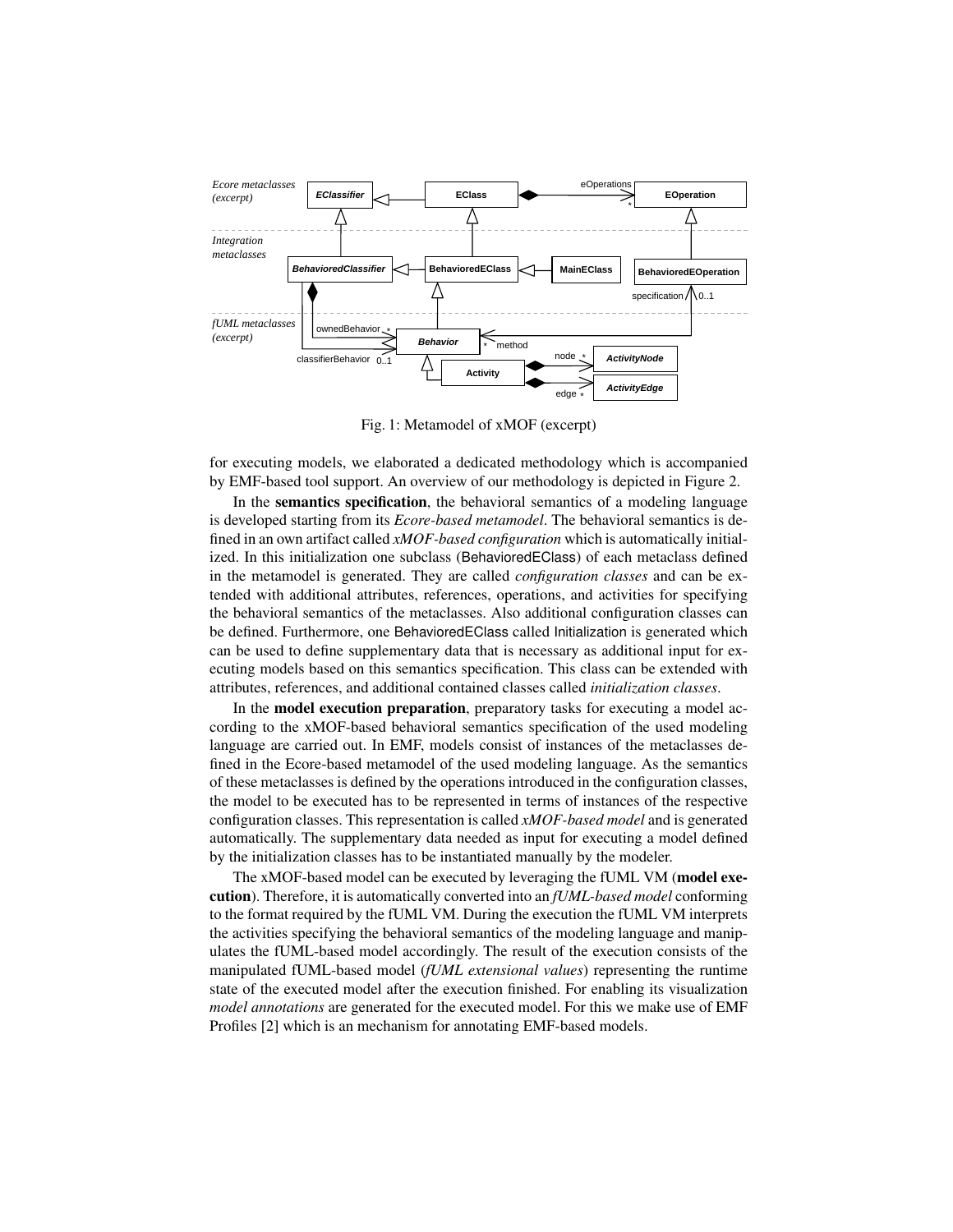

Fig. 2: Overview of our semantics specification approach based on fUML

# 4 Demonstration

In the demonstration of our tool support for specifying the behavioral semantics of modeling languages, we will develop a *Petri Net modeling language (PNML)* following the methodology introduced in Section 3. We will showcase how the following tasks are accomplished using our EMF-based tool support:  $(i)$  initialization of the xMOF-based configuration from the Ecore-based metamodel of PNML,  $(ii)$  specification of the behavioral semantics of PNML by extending the xMOF-based configuration,  $(iii)$  execution of PNML models based on the xMOF-based configuration of PNML.

The Ecore-based metamodel of PNML (cf. Figure 3a) defines that a Net consists of Places and Transitions whereas a Transition is associated with at least one input and one output Place. The xMOF-based configuration of PNML (cf. Figure 3b) consists of the configuration classes NetConfiguration, PlaceConfiguration, and TransitionConfiguration generated for the metaclasses of PNML. For the configuration class TransitionConfiguration the operation fire() was introduced whose behavior is specified by the activity depicted in Figure 3c. This activity specifies that for the output places of a transition the operation addToken() is called while for the input places removeToken() is invoked. Furthermore, the initialization class Token was introduced which has to be used for defining the initial token distribution in the net to enable the executing of a PNML model.

## 5 Conclusion

We have presented the metamodeling language xMOF integrating fUML with Ecore. It enables to define the behavioral semantics of modeling languages in an operational way. Furthermore, we gave an overview about our methodology for developing xMOFbased semantics specifications and utilizing them for model execution and we presented accompanying tool support for EMF.

To evaluate the applicability of our semantics specification approach, we carried out several case studies in which we developed the behavioral semantics specifications of distinct modeling languages and utilized these specifications to execute conforming